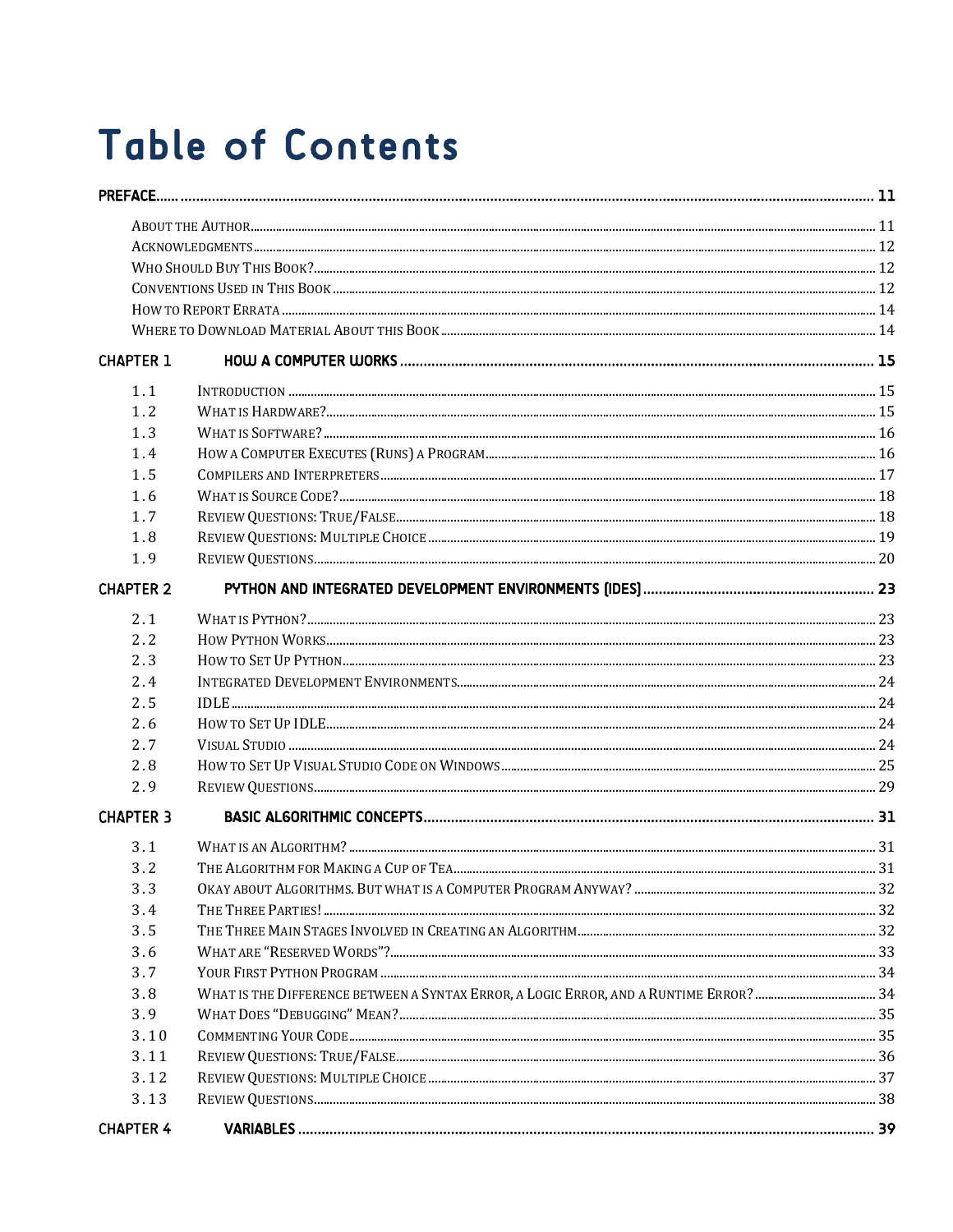| 4                 | <b>Puthon for Tweens and Teens</b> |  |  |
|-------------------|------------------------------------|--|--|
|                   |                                    |  |  |
| 4.1               |                                    |  |  |
| 4.2               |                                    |  |  |
| 4.3               |                                    |  |  |
| 4.4               |                                    |  |  |
| 4.5               |                                    |  |  |
| 4.6               |                                    |  |  |
| 4.7               |                                    |  |  |
| 4.8               |                                    |  |  |
| <b>CHAPTER 5</b>  |                                    |  |  |
| 5.1               |                                    |  |  |
| 5.2               |                                    |  |  |
| 5.3               |                                    |  |  |
| 5.4               |                                    |  |  |
| 5.5               |                                    |  |  |
| 5.6               |                                    |  |  |
| <b>CHAPTER 6</b>  |                                    |  |  |
| 6.1               |                                    |  |  |
| 6.2               |                                    |  |  |
| 6.3               |                                    |  |  |
| 6.4               |                                    |  |  |
|                   | Exercise 6.4.1                     |  |  |
|                   | Exercise 6.4.2                     |  |  |
| 6.5               |                                    |  |  |
|                   | Exercise 6.5.1                     |  |  |
| 6.6               |                                    |  |  |
| 6.7               |                                    |  |  |
| 6.8               |                                    |  |  |
| 6.9               |                                    |  |  |
| <b>CHAPTER 7</b>  |                                    |  |  |
| 7.1               |                                    |  |  |
| 7.2               |                                    |  |  |
| 7.3               |                                    |  |  |
| <b>CHAPTER 8</b>  |                                    |  |  |
| 8.1               |                                    |  |  |
| 8.2               |                                    |  |  |
| 8.3               |                                    |  |  |
| <b>CHAPTER 9</b>  |                                    |  |  |
| 9.1               |                                    |  |  |
|                   | Exercise 9.1.1                     |  |  |
|                   | Exercise 9.1.2                     |  |  |
|                   | Exercise 9.1.3                     |  |  |
| 9.2               |                                    |  |  |
| 9.3               |                                    |  |  |
| <b>CHAPTER 10</b> |                                    |  |  |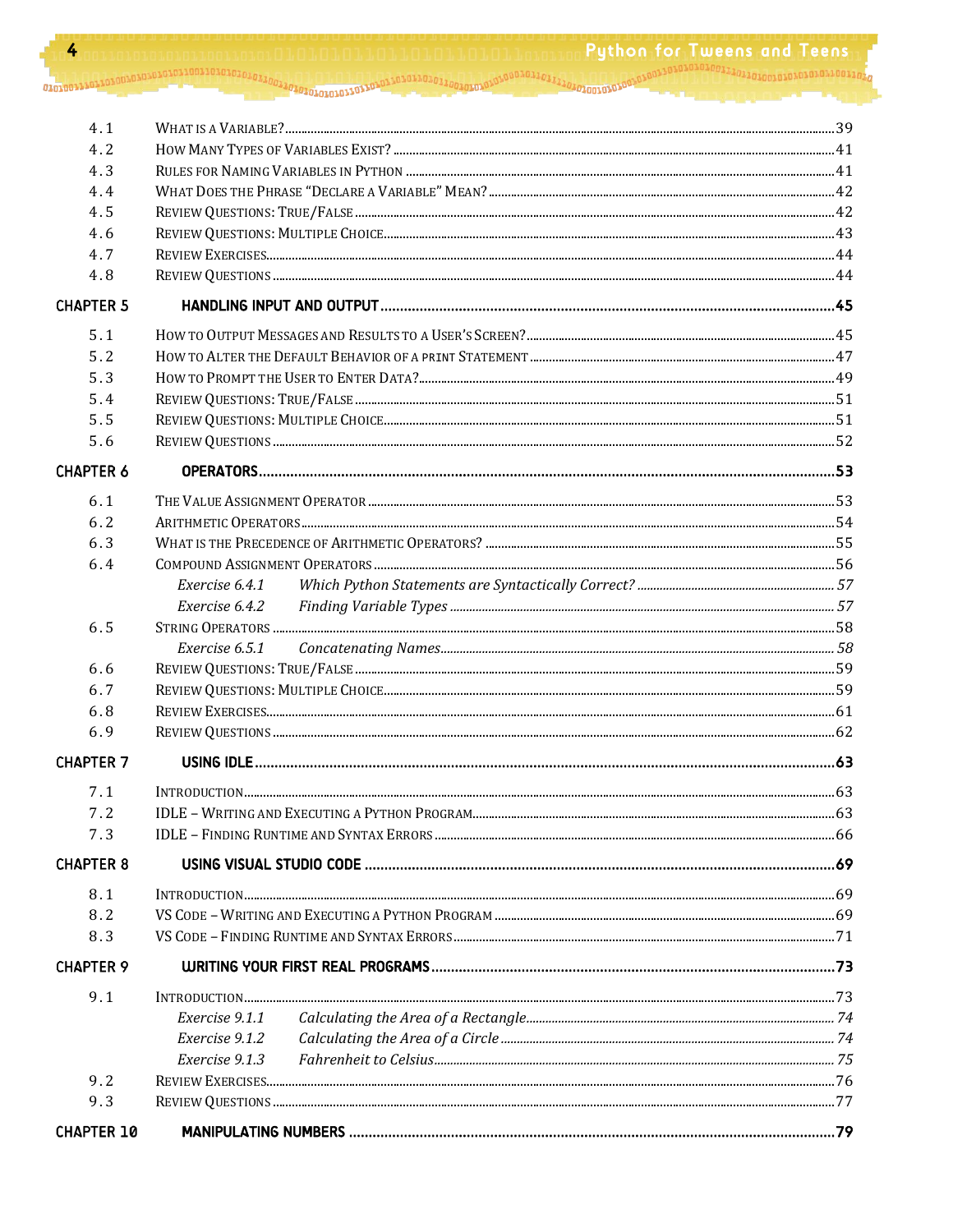| 10.1              |                                                                                      |  |  |
|-------------------|--------------------------------------------------------------------------------------|--|--|
| 10.2              |                                                                                      |  |  |
| 10.3              |                                                                                      |  |  |
| 10.4              |                                                                                      |  |  |
| 10.5              |                                                                                      |  |  |
| <b>CHAPTER 11</b> |                                                                                      |  |  |
| 11.1              |                                                                                      |  |  |
| 11.2              |                                                                                      |  |  |
| 11.3              |                                                                                      |  |  |
|                   | Exercise 11.3.1                                                                      |  |  |
|                   | Exercise 11.3.2                                                                      |  |  |
|                   | Exercise 11.3.3                                                                      |  |  |
|                   | Exercise 11.3.4                                                                      |  |  |
| 11.4              |                                                                                      |  |  |
| 11.5              |                                                                                      |  |  |
| 11.6              |                                                                                      |  |  |
| 11.7              |                                                                                      |  |  |
| <b>CHAPTER 12</b> |                                                                                      |  |  |
| 12.1              |                                                                                      |  |  |
| 12.2              |                                                                                      |  |  |
| 12.3              |                                                                                      |  |  |
|                   | Exercise 12.3.1                                                                      |  |  |
| 12.4              |                                                                                      |  |  |
| 12.5              |                                                                                      |  |  |
| 12.6              |                                                                                      |  |  |
| 12.7              |                                                                                      |  |  |
| 12.8              | WHAT IS THE ORDER OF PRECEDENCE OF ARITHMETIC, COMPARISON, AND LOGICAL OPERATORS?102 |  |  |
|                   | <i>Exercise 12.8.1</i>                                                               |  |  |
| 12.9              |                                                                                      |  |  |
| 12.10             |                                                                                      |  |  |
| 12.11             |                                                                                      |  |  |
| 12.12             |                                                                                      |  |  |
| 12.13             |                                                                                      |  |  |
| <b>CHAPTER 13</b> |                                                                                      |  |  |
| 13.1              |                                                                                      |  |  |
|                   | Exercise 13.1.1                                                                      |  |  |
|                   | Exercise 13.1.2                                                                      |  |  |
|                   | Exercise 13.1.3                                                                      |  |  |
|                   | Exercise 13.1.4                                                                      |  |  |
| 13.2              |                                                                                      |  |  |
| 13.3              |                                                                                      |  |  |
| 13.4              |                                                                                      |  |  |
| 13.5              |                                                                                      |  |  |
| <b>CHAPTER 14</b> |                                                                                      |  |  |
| 14.1              |                                                                                      |  |  |
|                   | Exercise 14.1.1                                                                      |  |  |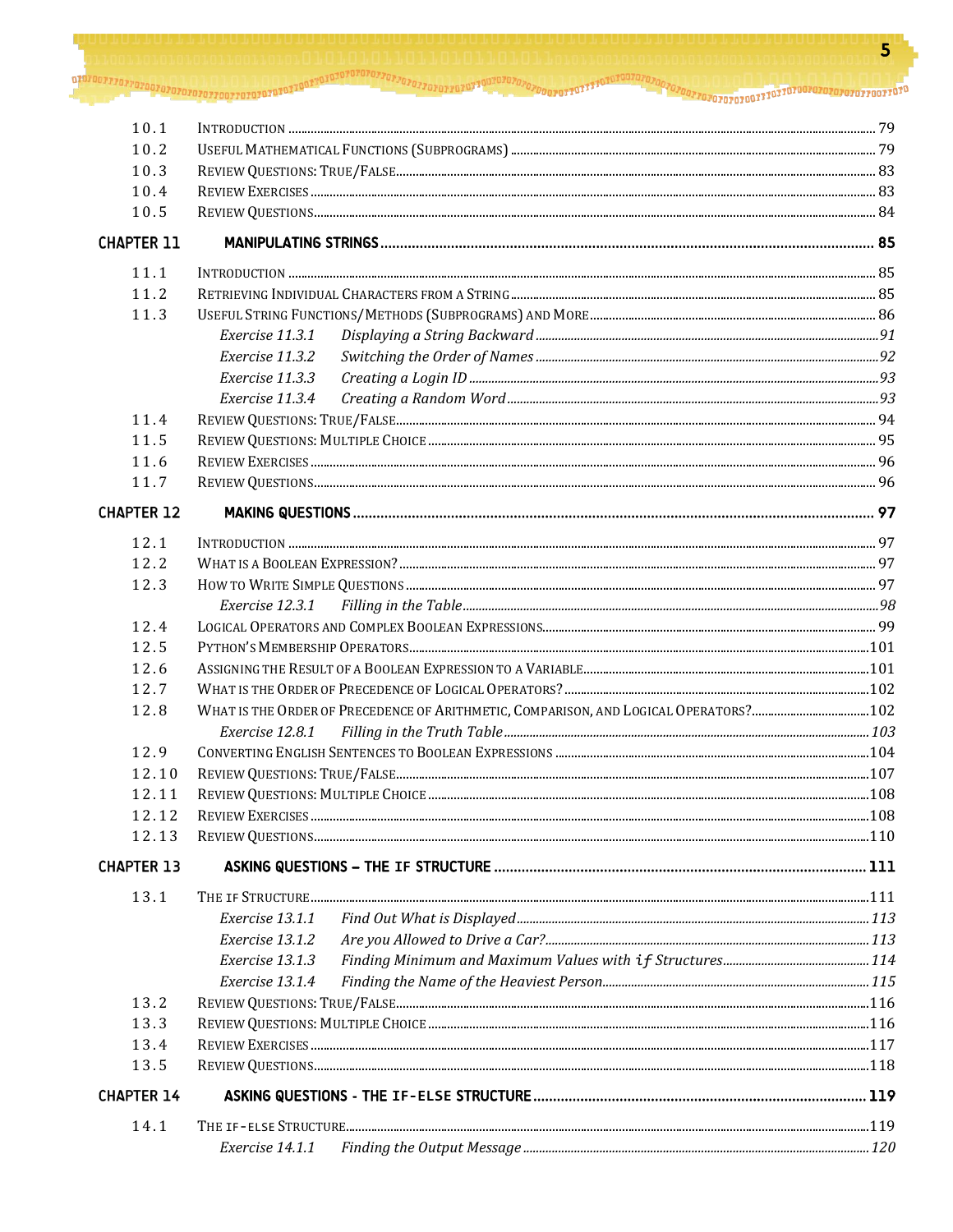Python for Tweens and Teens 

|                   | Exercise 14.1.2 |  |  |
|-------------------|-----------------|--|--|
|                   | Exercise 14.1.3 |  |  |
|                   | Exercise 14.1.4 |  |  |
| 14.2              |                 |  |  |
| 14.3              |                 |  |  |
| 14.4              |                 |  |  |
| <b>CHAPTER 15</b> |                 |  |  |
| 15.1              |                 |  |  |
|                   | Exercise 15.1.1 |  |  |
|                   | Exercise 15.1.2 |  |  |
|                   | Exercise 15.1.3 |  |  |
|                   | Exercise 15.1.4 |  |  |
| 15.2              |                 |  |  |
| 15.3              |                 |  |  |
| <b>CHAPTER 16</b> |                 |  |  |
| 16.1              |                 |  |  |
|                   | Exercise 16.1.1 |  |  |
|                   | Exercise 16.1.2 |  |  |
|                   | Exercise 16.1.3 |  |  |
| 16.2              |                 |  |  |
| 16.3              |                 |  |  |
| 16.4              |                 |  |  |
| <b>CHAPTER 17</b> |                 |  |  |
| 17.1              |                 |  |  |
| 17.2              |                 |  |  |
| 17.3              |                 |  |  |
| <b>CHAPTER 18</b> |                 |  |  |
| 18.1              |                 |  |  |
|                   | Exercise 18.1.1 |  |  |
|                   | Exercise 18.1.2 |  |  |
|                   | Exercise 18.1.3 |  |  |
|                   | Exercise 18.1.4 |  |  |
|                   | Exercise 18.1.5 |  |  |
|                   | Exercise 18.1.6 |  |  |
| 18.2              |                 |  |  |
| 18.3              |                 |  |  |
| 18.4              |                 |  |  |
| <b>CHAPTER 19</b> |                 |  |  |
| 19.1              |                 |  |  |
|                   | Exercise 19.1.1 |  |  |
|                   | Exercise 19.1.2 |  |  |
|                   | Exercise 19.1.3 |  |  |
|                   | Exercise 19.1.4 |  |  |
| 19.2              |                 |  |  |
| 19.3              |                 |  |  |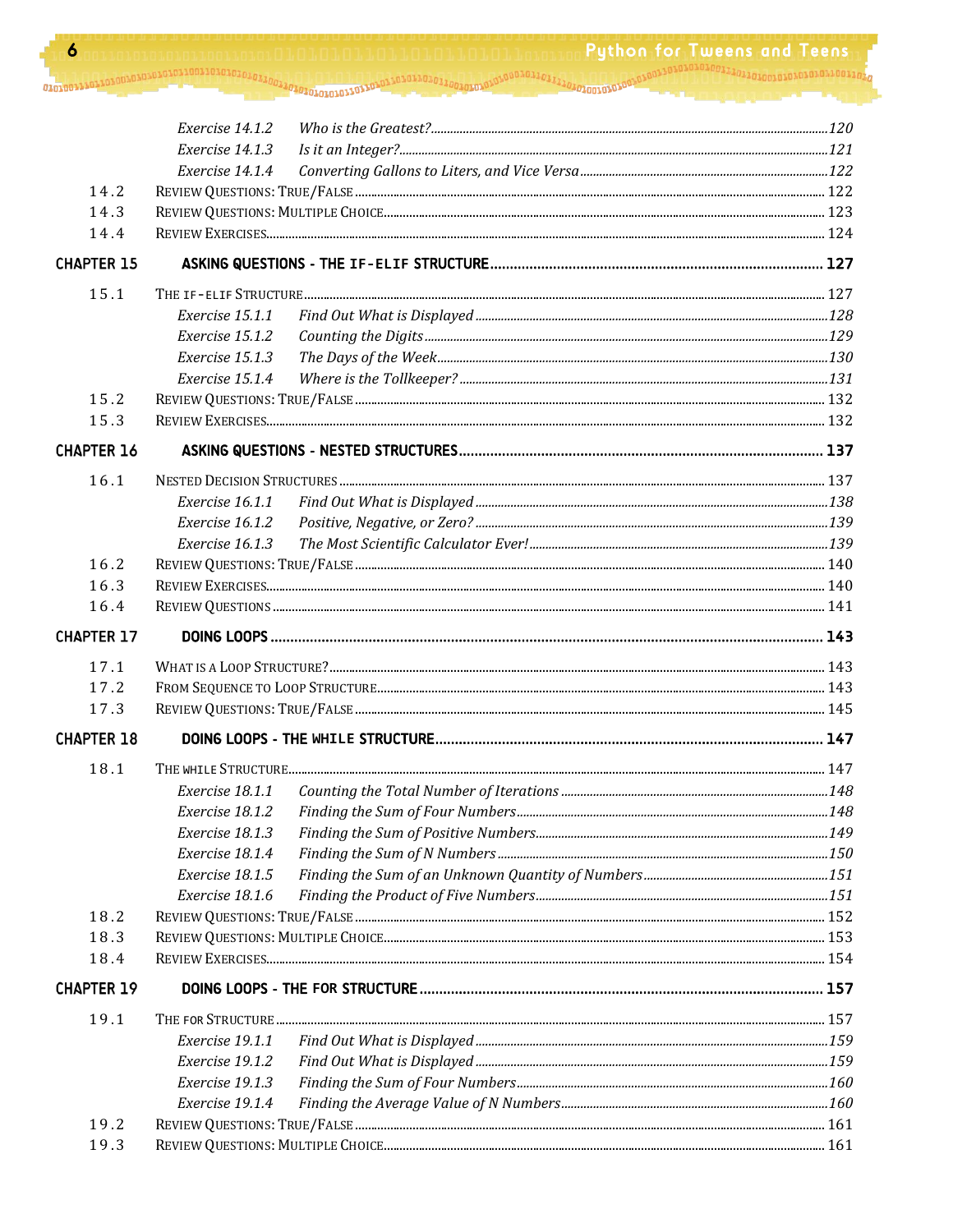707077070707070707070707070707070707111 OINTOUTTOTTTTTT 194 **CHAPTER 20**  $20.1$ Exercise 20.1.1 Exercise 20.1.2  $20.2$  $203$  $20.4$ **CHAPTER 21**  $21.1$  $212$ CHOOSING A LOOP STRUCTURE 22  $213$  $214$  $21.5$  $21.6$ 21.7 21.8  $219$ REVIEW EXERCISES 180 **CHAPTER 22**  $22.1$ Exercise 22.1.1 Exercise 22.1.2 Exercise 22.1.3 Exercise 22.1.4 Exercise 22.1.5 Exercise 22.1.6 Exercise 22.1.7 Exercise 22.1.8 Exercise 22.1.9 Exercise 22.1.10 Exercise 22.1.11  $22.2$ **CHAPTER 23**  $23.1$ 23.2 23.3 23.4 23.5 Exercise 23.5.1 Exercise 23.5.2  $236$ 23.7 23.8 23.9 Exercise 23.9.1

23.10

7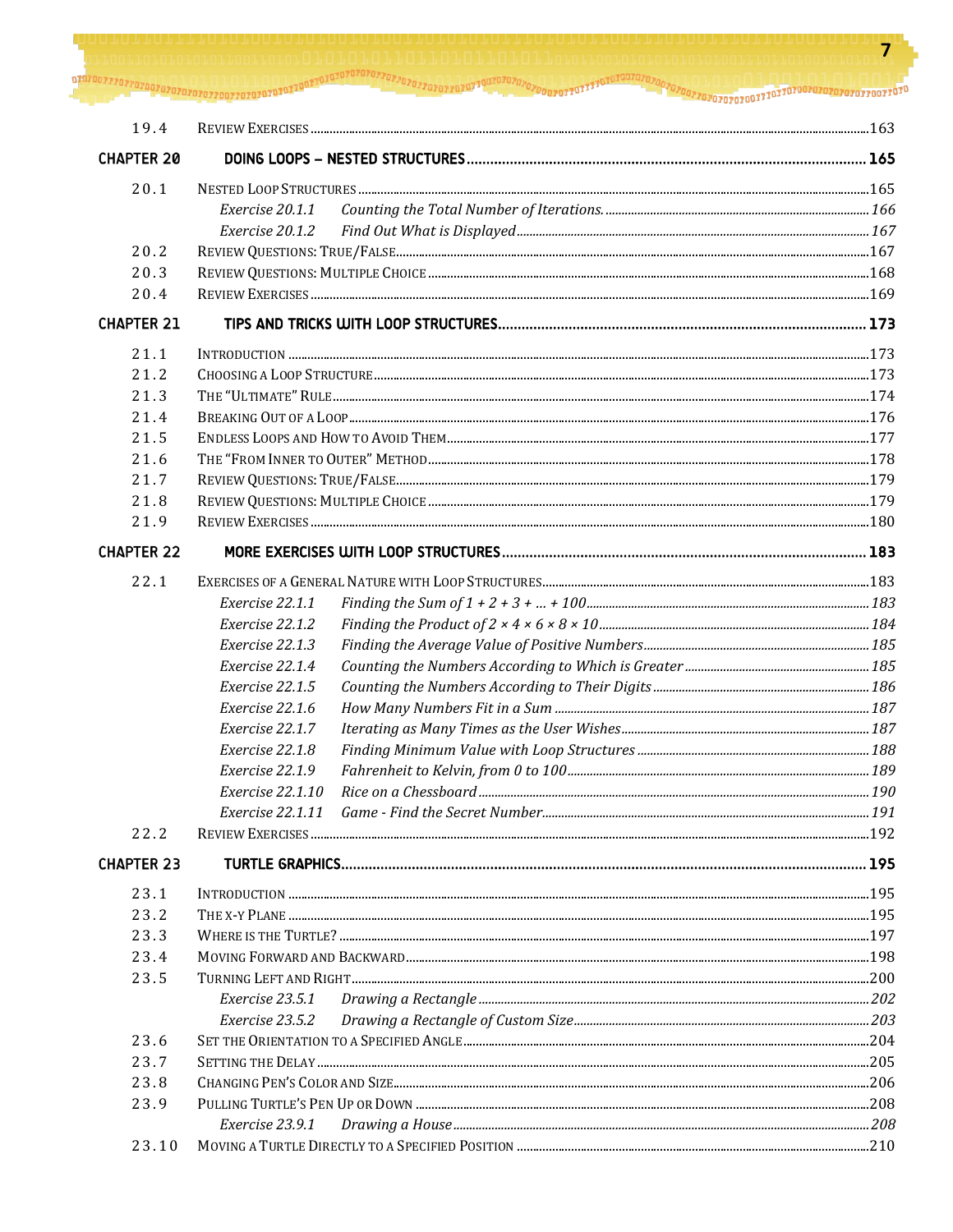| 8                 |                         | <b>Python for Tweens and Teens</b> |
|-------------------|-------------------------|------------------------------------|
|                   |                         |                                    |
|                   |                         |                                    |
| 23.11             |                         |                                    |
|                   | <i>Exercise 23.11.1</i> |                                    |
|                   | Exercise 23.11.2        |                                    |
|                   | Exercise 23.11.3        |                                    |
|                   | Exercise 23.11.4        |                                    |
|                   | Exercise 23.11.5        |                                    |
|                   | Exercise 23.11.6        |                                    |
| 23.12             |                         |                                    |
| <b>CHAPTER 24</b> |                         |                                    |
| 24.1              |                         |                                    |
| 24.2              |                         |                                    |
|                   | Exercise 24.2.1         |                                    |
|                   | Exercise 24.2.2         |                                    |
| 24.3              |                         |                                    |
| 24.4              |                         |                                    |
|                   | Exercise 24.4.1         |                                    |
|                   | Exercise 24.4.2         |                                    |
| 24.5              |                         |                                    |
| 24.6              |                         |                                    |
|                   | Exercise 24.6.1         |                                    |
| 24.7              |                         |                                    |
|                   | Exercise 24.7.1         |                                    |
|                   | Exercise 24.7.2         |                                    |
|                   | Exercise 24.7.3         |                                    |
|                   | Exercise 24.7.4         |                                    |
|                   | Exercise 24.7.5         |                                    |
| 24.8              |                         |                                    |
| 24.9              |                         | . 243                              |
| 24.10             |                         |                                    |
|                   | <i>Exercise 24.10.1</i> |                                    |
| 24.11             |                         |                                    |
|                   |                         |                                    |
| 24.12             |                         |                                    |
| 24.13             |                         |                                    |
| 24.14             |                         |                                    |
| 24.15             |                         |                                    |
| 24.16             |                         |                                    |
| 24.17             |                         |                                    |
| <b>CHAPTER 25</b> |                         |                                    |
| 25.1              |                         |                                    |
|                   | Exercise 25.1.1         |                                    |
|                   | Exercise 25.1.2         |                                    |
|                   | Exercise 25.1.3         |                                    |
| 25.2              |                         |                                    |
|                   | Exercise 25.2.1         |                                    |
|                   | Exercise 25.2.2         |                                    |
| 25.3              |                         |                                    |
|                   | Exercise 25.3.1         |                                    |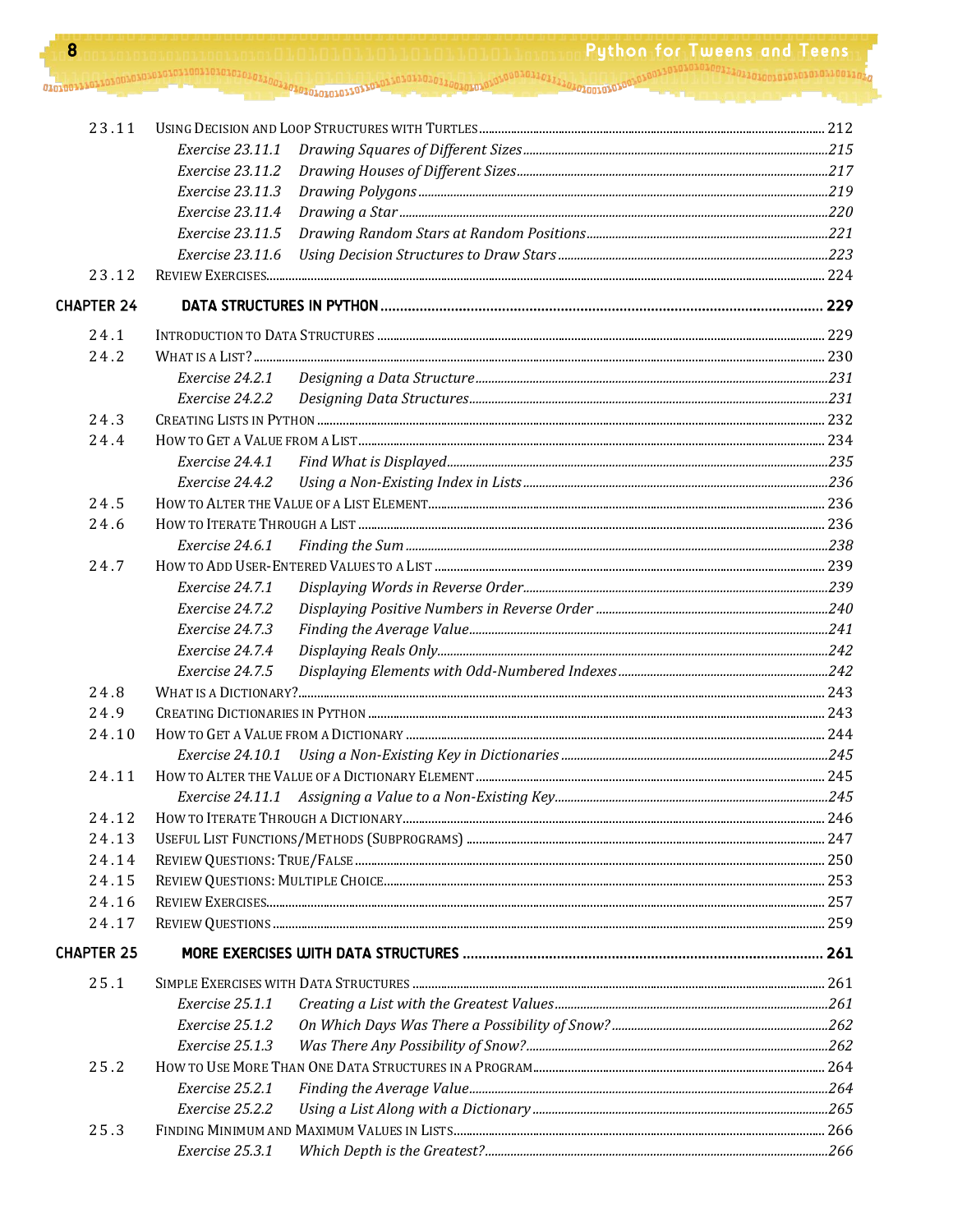9

|                   | Exercise 25.3.2                                                                                |     |  |
|-------------------|------------------------------------------------------------------------------------------------|-----|--|
|                   | Which Lake, in Which Country, Having Which Average Area, is the Deepest?268<br>Exercise 25.3.3 |     |  |
|                   | Exercise 25.3.4                                                                                |     |  |
| 25.4              |                                                                                                |     |  |
|                   | Searching in a List That May Contain the Same Value Multiple Times 271<br>Exercise 25.4.1      |     |  |
|                   | Display the Last Names of All Those People Who Have the Same First Name271<br>Exercise 25.4.2  |     |  |
|                   | Exercise 25.4.3                                                                                |     |  |
|                   | Exercise 25.4.4                                                                                |     |  |
| 25.5              |                                                                                                |     |  |
| 25.6              |                                                                                                |     |  |
| <b>CHAPTER 26</b> |                                                                                                |     |  |
| 26.1              |                                                                                                |     |  |
| 26.2              |                                                                                                |     |  |
| 26.3              |                                                                                                |     |  |
| 26.4              |                                                                                                |     |  |
| 26.5              |                                                                                                |     |  |
| <b>CHAPTER 27</b> |                                                                                                |     |  |
| 27.1              |                                                                                                |     |  |
| 27.2              |                                                                                                |     |  |
| 27.3              |                                                                                                |     |  |
| 27.4              |                                                                                                |     |  |
| 27.5              |                                                                                                |     |  |
| 27.6              |                                                                                                |     |  |
| 27.7              |                                                                                                |     |  |
| 27.8              |                                                                                                |     |  |
| 27.9              |                                                                                                |     |  |
| 27.10             |                                                                                                |     |  |
| 27.11             |                                                                                                |     |  |
| 27.12             |                                                                                                |     |  |
| 27.13             |                                                                                                |     |  |
| <b>CHAPTER 28</b> |                                                                                                | 299 |  |
| 28.1              |                                                                                                |     |  |
|                   | Exercise 28.1.1                                                                                |     |  |
|                   | Exercise 28.1.2                                                                                |     |  |
|                   | Exercise 28.1.3                                                                                |     |  |
|                   | Exercise 28.1.4                                                                                |     |  |
|                   | Exercise 28.1.5                                                                                |     |  |
|                   | Exercise 28.1.6                                                                                |     |  |
| 28.2              |                                                                                                |     |  |
| <b>CHAPTER 29</b> |                                                                                                |     |  |
| 29.1              |                                                                                                |     |  |
| 29.2              |                                                                                                |     |  |
| 29.3              |                                                                                                |     |  |
| 29.4              |                                                                                                |     |  |
| 29.5              |                                                                                                |     |  |
| 29.6              |                                                                                                |     |  |